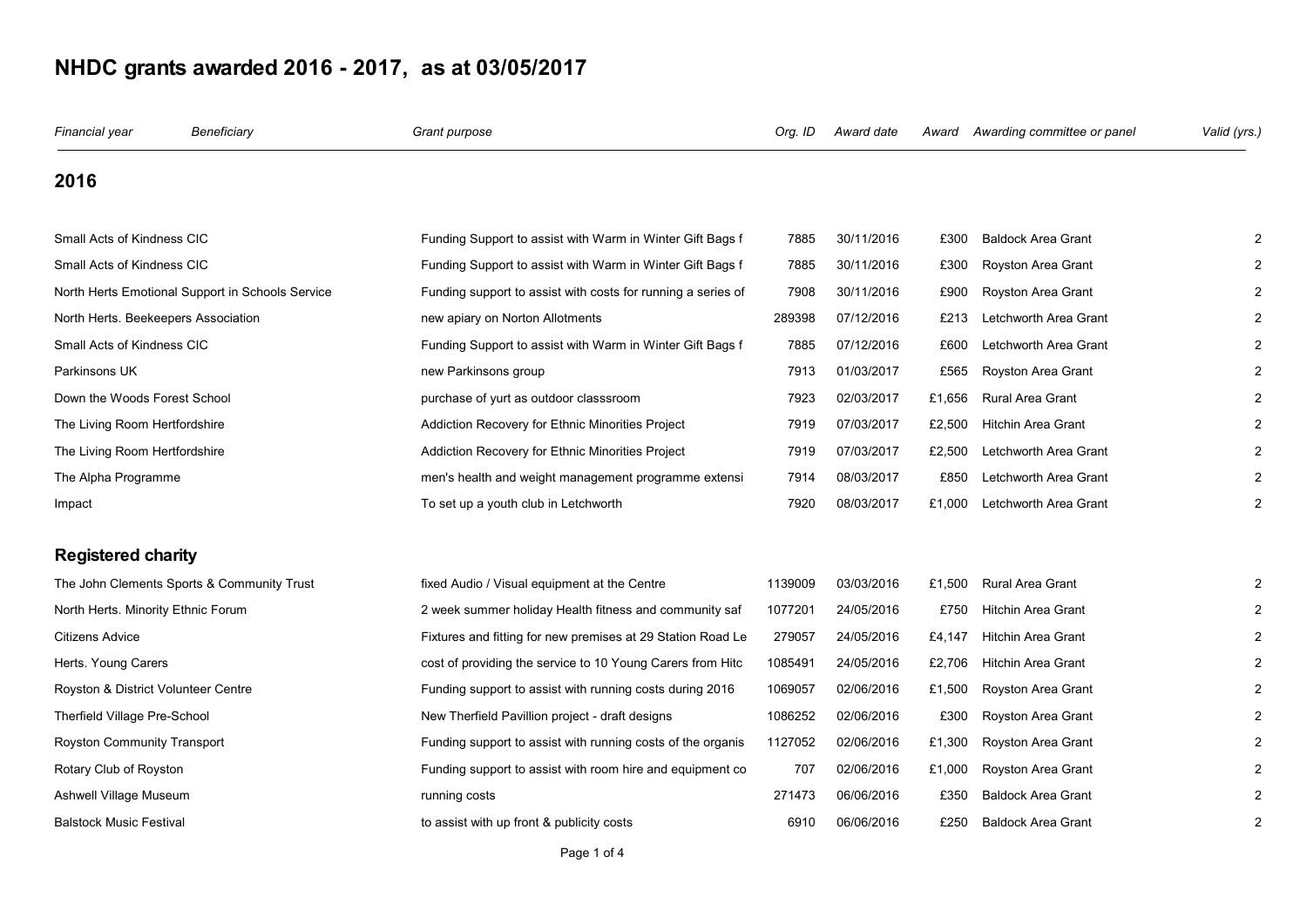| Financial year                     | Beneficiary                             | Grant purpose                                               | Org. ID | Award date | Award  | Awarding committee or panel         | Valid (yrs.)   |
|------------------------------------|-----------------------------------------|-------------------------------------------------------------|---------|------------|--------|-------------------------------------|----------------|
| <b>Registered charity</b>          |                                         |                                                             |         |            |        |                                     |                |
| Rotary Club of Baldock             |                                         | Repair, refurbishment and replacement of Christmas lights   | 514     | 06/06/2016 | £500   | <b>Baldock Area Grant</b>           |                |
| <b>Citizens Advice</b>             |                                         | Fixtures and fittings for new premises at 29 Station Road L | 279057  | 06/06/2016 | £600   | <b>Baldock Area Grant</b>           |                |
| Weston Village Hall                |                                         | replacement of fluorescent & incandescent lighting by LED   | 302502  | 06/06/2016 | £550   | <b>Baldock Area Grant</b>           |                |
| Herts. Young Carers                |                                         | cost of providing the service to 5 Young Carers from Letch  | 1085491 | 08/06/2016 | £1,400 | Letchworth Area Grant               |                |
| Yvonne Savage Club for the Blind   |                                         | Ongoing adminstration costs                                 | 1047148 | 08/06/2016 | £460   | Letchworth Area Grant               |                |
| Herts. Young Carers                |                                         | annual operational costs re fortnightly club sessions       | 1085491 | 09/06/2016 | £540   | <b>Rural Area Grant</b>             |                |
| Citizens Advice                    |                                         | to move to new Head Office premises                         | 279057  | 09/06/2016 | £1,500 | <b>Rural Area Grant</b>             |                |
| Therfield Village Pre-School       |                                         | Funding support to have elevations drawings drawn up for    | 1086252 | 30/11/2016 | £500   | Royston Area Grant                  |                |
| Offley Village Hall                |                                         | Funding Support to replace the chairs at the Village Hall   | 211199  | 01/12/2016 | £500   | <b>Rural Area Grant</b>             |                |
| Resolve                            |                                         | adult drug and alcohol day treatment service, furniture     | 7876    | 06/12/2016 | £1,274 | <b>Hitchin Area Grant</b>           |                |
| Smarty's Day Nursery               |                                         | contribution to single-storey extension                     | 269193  | 06/12/2016 | £4,583 | <b>Hitchin Area Grant</b>           |                |
| 8th Hitchin Oughton Scout Group    |                                         | purchased Camping Equipment                                 | 306101  | 06/12/2016 | £1.086 | <b>Hitchin Area Grant</b>           |                |
| Jackies Drop In Centre             |                                         | Relocation to new premises                                  | 1157193 | 07/12/2016 | £5,000 | Letchworth Area Grant               |                |
|                                    | Howard Garden Social and Daycare Centre | replacement door entry system and insurance access for fl   | 219715  | 07/12/2016 | £4,500 | Letchworth Area Grant               |                |
| St. Ippolyts Parish Hall           |                                         | replacement dishwasher for the village hall                 | 1072025 | 02/03/2017 | £600   | <b>Rural Area Grant</b>             |                |
| Ashwell Village Trust              |                                         | Ashwell Well Dressing Project                               | 294673  | 05/03/2017 | £150   | <b>Baldock Area Grant</b>           |                |
| <b>Parish or Town Council</b>      |                                         |                                                             |         |            |        |                                     |                |
| Offley & Cockernhoe Parish Council |                                         | to part fund signage within the Parish                      | 1980    | 09/06/2016 | £200   | Rural Members' Discretionary        |                |
| Kimpton Parish Council             |                                         | Funding support to purchase additional litter pickers       | 1975    | 09/06/2016 | £200   | <b>Rural Members' Discretionary</b> |                |
| St. Ippolyts Parish Council        |                                         | Enhancement works at Dell Field                             | 1987    | 03/01/2017 | £550   | Development budget                  |                |
| Preston Parish Council             |                                         | Neighbourhood Plan publicity material                       | 1982    | 02/03/2017 | £400   | <b>Rural Area Grant</b>             |                |
| Codicote Parish Council            |                                         | Support costs for Codicote Neighbourhood plan               | 1968    | 02/03/2017 | £500   | <b>Rural Area Grant</b>             | $\overline{2}$ |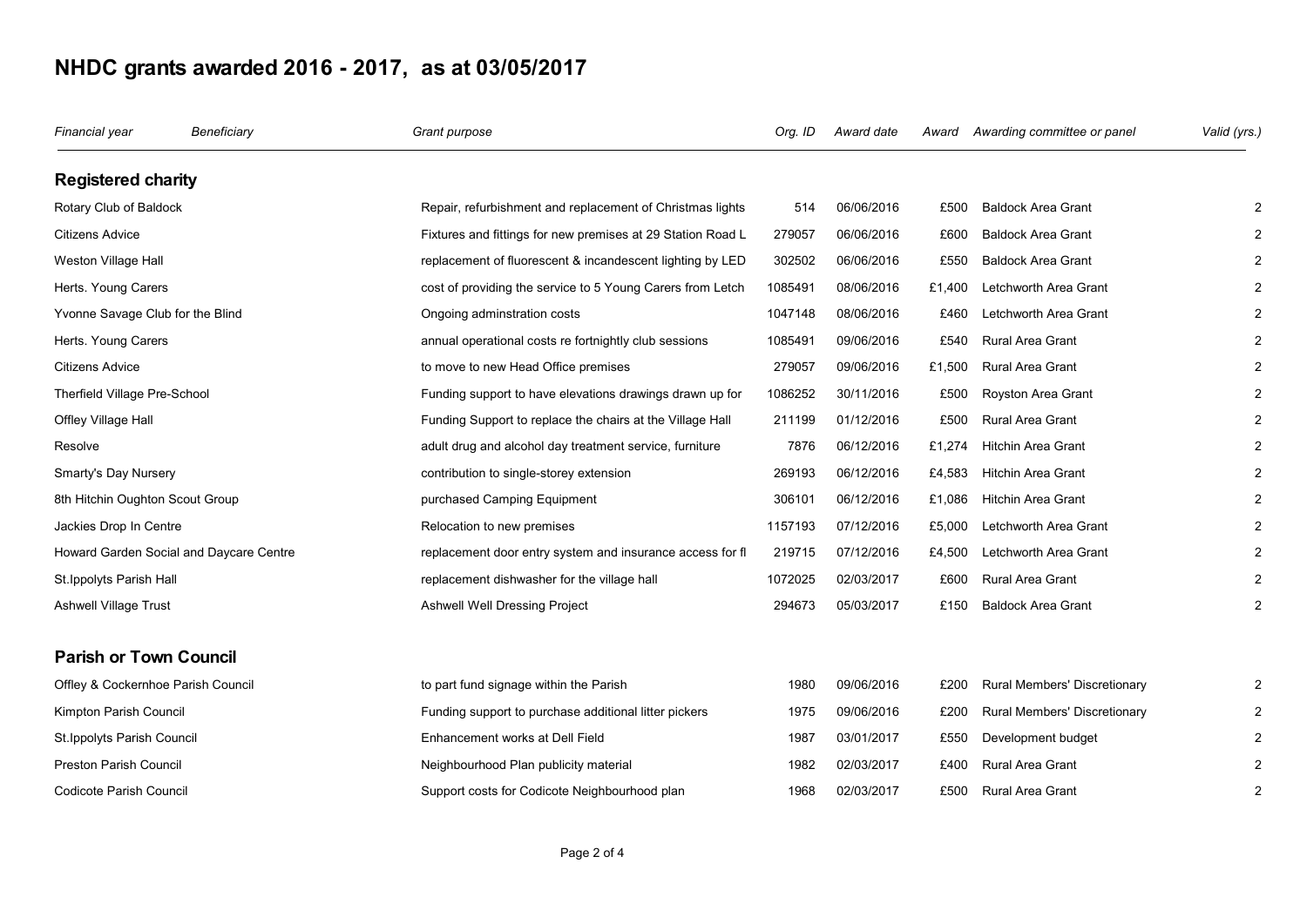| Financial year                           | Beneficiary                                                  | Grant purpose                                                | Org. ID | Award date | Award  | Awarding committee or panel  | Valid (yrs.)   |
|------------------------------------------|--------------------------------------------------------------|--------------------------------------------------------------|---------|------------|--------|------------------------------|----------------|
| <b>Unregistered charity</b>              |                                                              |                                                              |         |            |        |                              |                |
| Kimpton Folk Events                      |                                                              | Kimpton Folk Festival 2017                                   | 7832    | 02/03/2017 |        | £1,000 Rural Area Grant      | $\mathcal{P}$  |
| Unincorporated association               |                                                              |                                                              |         |            |        |                              |                |
| Knebworth Twinning Association           |                                                              | Support funding to assist with Liability Insurance Premium   | 2198    | 03/03/2016 | £300   | Rural Members' Discretionary | 2              |
| <b>Hitchin Counselling Service</b>       |                                                              | on-going funding support, insurance, admin, training         | 2455    | 24/05/2016 | £2,700 | <b>Hitchin Area Grant</b>    | $\overline{2}$ |
| Royston & District Town Twinning Assn.   |                                                              | Fundiing suppport to assist with travel / hire costs for Ger | 1675    | 02/06/2016 | £250   | Royston Area Grant           | 2              |
| <b>Baldock Town Twinning Association</b> |                                                              | hosting twinning visitors from Eisenberg in July 2016        | 542     | 06/06/2016 | £150   | <b>Baldock Area Grant</b>    | $\overline{2}$ |
| Stevenage Football Club Foundation       |                                                              | 20 weekly one-hour Walking Football sessions for people      | 7863    | 06/06/2016 | £150   | <b>Baldock Area Grant</b>    | 2              |
|                                          | Letchworth District Gardeners Association                    | Green Shoots                                                 | 7070    | 06/06/2016 | £400   | <b>Baldock Area Grant</b>    | $\overline{2}$ |
| <b>Baldock Seniors Club</b>              |                                                              | assist the club's annual operational costs                   | 1913    | 06/06/2016 | £500   | <b>Baldock Area Grant</b>    | $\overline{2}$ |
|                                          | Letchworth Garden City Rugby Football Club                   | purchase of floodlighting equipment                          | 6358    | 06/06/2016 | £450   | <b>Baldock Area Grant</b>    | 2              |
|                                          | Hertfordshire Disabled Cricket Association                   | cricket for people with disabilities                         | 7865    | 08/06/2016 | £800   | Letchworth Area Grant        |                |
| North Herts. Road Runners                |                                                              | Community running event in Letchworth Town Centre            | 1630    | 08/06/2016 | £1,500 | Letchworth Area Grant        | 2              |
| Richards Trampoline Club                 |                                                              | Training costs for additional coaches to meet demand         | 6201    | 08/06/2016 | £250   | Letchworth Area Grant        | $\overline{2}$ |
| Wednesday Drop-In Club (Letchworth)      |                                                              | rent and public liability insurance                          | 2957    | 08/06/2016 | £1,000 | Letchworth Area Grant        | $\overline{2}$ |
| <b>Whitwell Players</b>                  |                                                              | replacement of electrical equipment for dramatic performa    | 190     | 09/06/2016 | £1,500 | <b>Rural Area Grant</b>      | $\overline{c}$ |
| Breachwood Green Historical Society      |                                                              | Funding support to assist with operational costs             | 2100    | 09/06/2016 | £100   | Rural Members' Discretionary | $\overline{2}$ |
| Offley Recreation & Community Centre     |                                                              | to reburbish the lounge area at the Recreation Centre        | 7278    | 16/06/2016 | £600   | <b>Rural Area Grant</b>      | 2              |
|                                          | Ashwell Parochial Parish Council Fabric Committee            | Redecoration project for the Parish Rooms                    | 6113    | 05/09/2016 | £300   | <b>Baldock Area Grant</b>    | $\overline{2}$ |
| Royston Choral Society                   |                                                              | Funding support to assist with costs for putting on a comm   | 3247    | 14/09/2016 | £500   | Royston Area Grant           | $\overline{2}$ |
| Kimpton Youth Club                       |                                                              | Funding Support for refurbishment works to the Dacre Roo     | 1812    | 01/12/2016 | £1,050 | Rural Area Grant             | $\overline{c}$ |
| <b>Breachwood Times</b>                  |                                                              | Funding support to assist with costs in producing the Villag | 2096    | 01/12/2016 | £100   | Rural Members' Discretionary |                |
| Ashwell Music Festival                   |                                                              | Funding support to assist with publicity costs for the 2017  | 294     | 05/12/2016 | £900   | <b>Baldock Area Grant</b>    | $\overline{c}$ |
|                                          | African Caribbean Seniors and Carers Lunch Club (North Herts | Seated Keep Fit Class                                        | 1956    | 06/12/2016 | £1,000 | <b>Hitchin Area Grant</b>    | $\overline{2}$ |